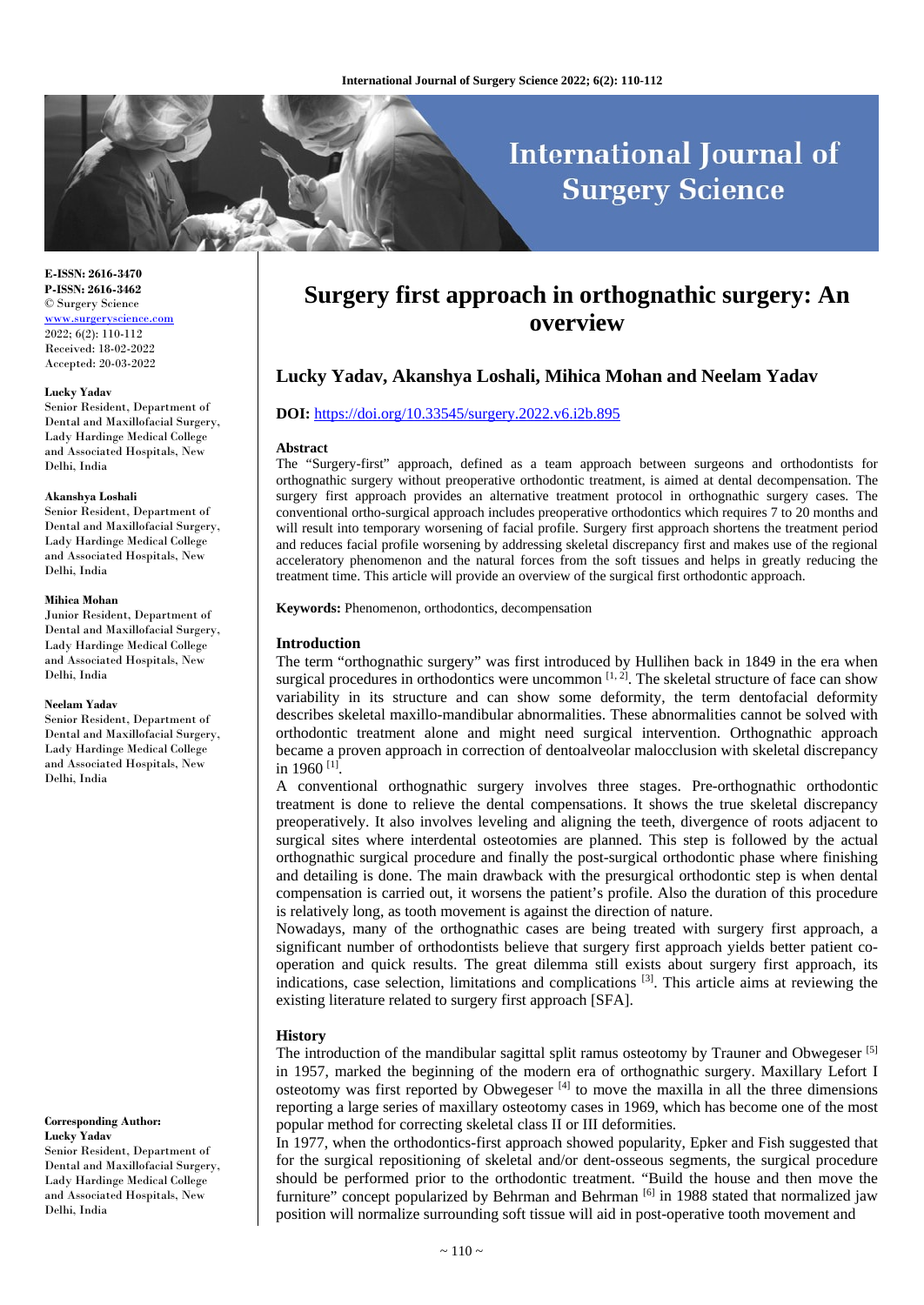will reduce treatment timing. Later SFA was proposed by Nagasaka *et al*. in 2003 at Tohoku university in Sendai Japan for patients with skeletal deformity <sup>[7]</sup>. This approach has two significant advantages immediate correction of soft-tissue deformities and reduced treatment time.

# **Indications and Contraindications**

The various indications for the surgical approach prior to orthodontic correction include mild crowding, near flat curve of Spee, slight proclination/retroclination of incisors, minimal transverse discrepancies, patients with facial asymmetries and patients that may be having a cleft lip or palate  $[8, 9]$ . Contraindications for SFA include patients that needs definite decompression, patients with severe crowding, arch incoordination and patients with severe vertical or transverse discrepancies [9].

# **Advantages of SFA [10]**

- Immediate change in facial profile
- Chief complaint of the patient is addressed since the beginning of treatment
- Faster results
- Future orthodontic treatment becomes less complicated
- Easier to deal with relapses as compared to routine orthodontic treatment because decompensation is completed before surgery

#### **Disadvantages of SFA [10]**

- Planning may be time consuming as it needs to be very accurate to prevent any errors
- Predicting final occlusion is difficult
- Ideal occlusion may be hard to achieve if there are multiple dental interferences
- Patient selection is of utmost importance

# **Pre-surgical orthodontics in SFA Timing of bonding**

Bonding brackets in SFA cases can follow various guidelines given by different authors which are enlisted and according to the need of case and requirements they can me modified. Sugawara and Nagasaka<sup>[7]</sup> - just before surgery.

Villegas [11] 1 week before orthognathic surgery. Ellen wen ching  $^{[12]}$  1 month before surgery. Federico Hernandez- 10-14 days after surgery.

### **Stabilizing/ Initial Archwires in SFA**

Different protocols are generally used to prepare patients for the treatment. In most cases brackets and wires are placed right before surgery <sup>[9]</sup>. Passive stainless wires are most commonly used to prevent tooth movement but some orthodontists have opted for nickel-titanium wires [9].

Liou *et al.* <sup>[12]</sup> did not placed any orthodontic archwires before surgery. Ching *et al.* [13] used 0.016x0.022" superelastic NiTi wire. Baek et al. [14] suggested the archwire can be bonded directly to tooth surfaces to function as an arch bar a few days prior to surgery. Mini-screws if needed are placed preoperatively.

#### **Post-operative management**

Post operatively surgical splint should be in place for 2 to 6 weeks various studies showed that postoperative occlusion dependents upon surgical splint [15, 16]. It is a highly unstable occlusion, and can progress to malocclusion quickly. The presence of unfavorable occlusal contacts after surgery can

induce unexpected mandibular positions. This might influence the long-term outcome of the surgery. Post-surgical splints should be stable and the presence of any occlusal interference should be removed by modifying the splint.

Leelasinjaroen *et al.* [17] suggested postsurgical orthodontic treatment could begin as early as one week to one month postoperatively. Kim *et al.* <sup>[18]</sup> suggests to wait for 4-6weeks after surgery. The surgical splint and intermaxillary fixations is removed for tooth movement.

### **RAP: Regional acceleratory phenomenon**

It was introduced in 1983 by Frost  $[19]$ . The regional acceleratory phenomenon (RAP) is a tissue reaction to a noxious stimulus that increases the healing capacities of the affected tissues. It is typical not only of hard tissues such as bone and cartilage, but also of soft tissues  $[21, 22]$ . The RAP is characterized by acceleration of the normal cellular activities, as an 'SOS' phenomenon of the body that has to respond to the new perturbation. In the alveolar bone, the RAP is characterized, at a cellular level, by increased activation of the basic multicellular units (BMUs), thereby increasing the remodeling space. At the tissue level, the RAP is characterized by the production of woven bone, with the typical unorganized pattern, that will be reorganized into lamellar bone at a later stage. It helps in increased orthodontic movement, increased remodeling and transient osteopenia<sup>[20]</sup>.

# **Advantages over conventional approach**

Chief complaint of the patient is addressed at the beginning of treatment with immediate improvement in facial profile and appearance, this leads to improved cooperation of the patient during orthodontic treatment. Overall treatment period is reduced. Post-op orthodontic treatment can be progressed rapidly. Treatment times as short as seven months have been reported <sup>[18]</sup>. The pre-surgical orthodontic phase in conventional three-step orthognathic surgery cases is the most time consuming step. Bypassing this step will result in an overall shortened treatment time to 1 to 1.5 years or less. The main factor which is responsible for rapid tooth movement is the regional acceleratory phenomenon (RAP)<sup>[23]</sup>. Decompensation can be performed effectively and efficiently. As with the help of SFA classIII cases are immediately corrected to near normal occlusion so tongue exerts pressure on lower incisors in aid to decompensation and helps in reduction of post-surgery orthodontics duration. It is also a boom in cases of OSA in relieving respiratory distress. If a surgical error or skeletal relapse occurs, compensation can be made with SAS [skeletal anchorage system] mechanics [24, 25] .

# **Stability of SFA**

The various studies carried out to identify parameters for instability in SFA stated that large over jet, deeper curve of Spee, a greater negative over jet and greater mandibular set back can be the reason for failure of the SFA. The studies which did 6 months follow up concluded that occlusal instability due premature contacts might lead to relapse during post-surgical bone healing [26].

#### **Conclusion**

With its direct and rapid bony modification with immediate improvement in facial patterns, SFA has proven to show satisfactory results and elevated acceptance among both operators and patients. Accurate diagnosis and case selection should be done by experienced orthodontist along with oral